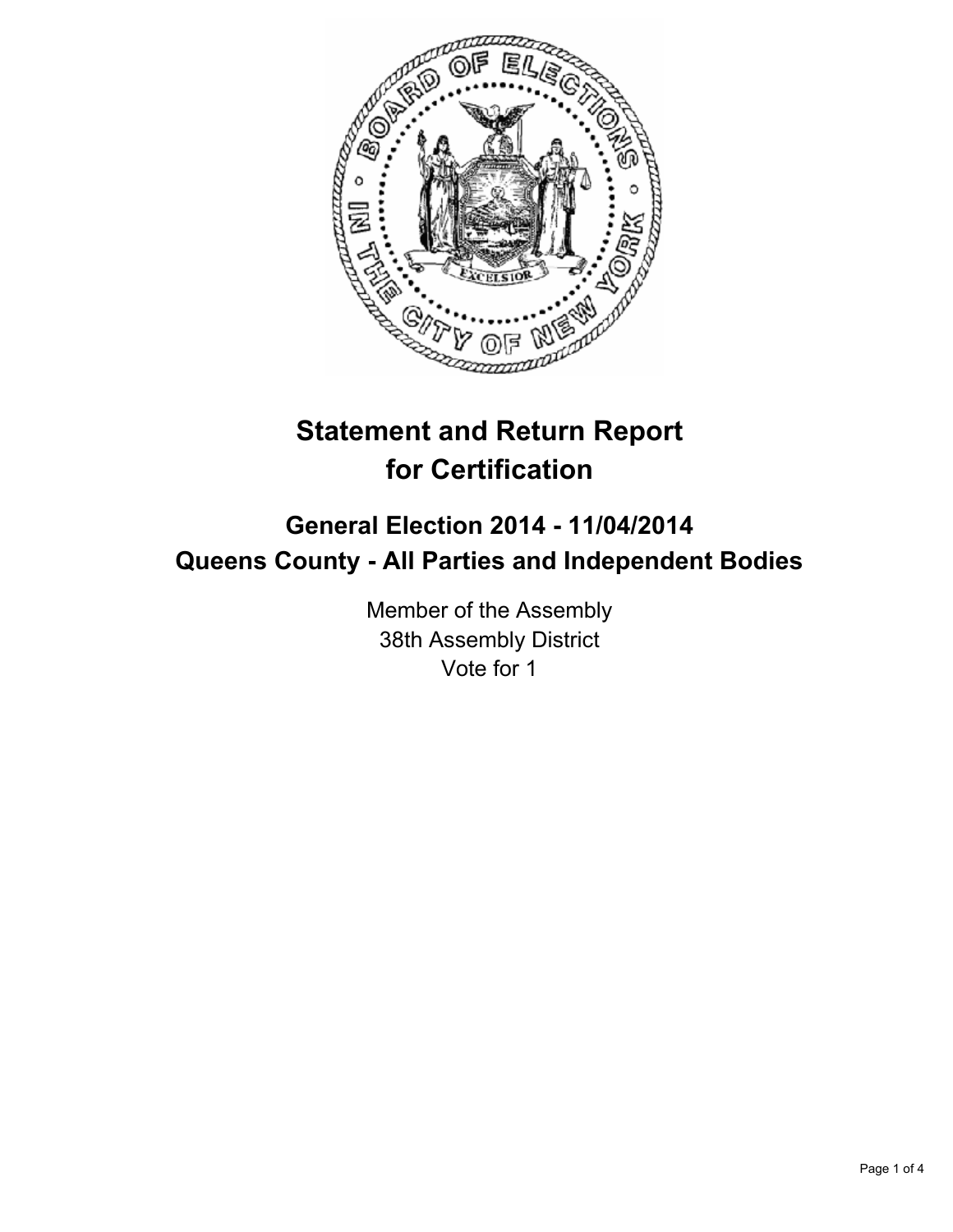

#### **Assembly District 38**

| WEIRD AL YANKOVIC (WRITE-IN)<br>WILLIAM WILLHELM (WRITE-IN) | 1<br>1                  |
|-------------------------------------------------------------|-------------------------|
| <b>VINCE MCMAHON (WRITE-IN)</b>                             | 1                       |
| UNATTRIBUTABLE WRITE-IN (WRITE-IN)                          | 14                      |
| TOM RIGGI (WRITE-IN)                                        | 1                       |
| TOM OGNIBENE (WRITE-IN)                                     | 1                       |
| TIM AUSTIN (WRITE-IN)                                       | 1                       |
| THOMAS MOHAN (WRITE-IN)                                     | 1                       |
| STEVEN CYMBROWITZ (WRITE-IN)                                | 1                       |
| RONALD REAGAN (WRITE-IN)                                    | 1                       |
| RON PAUL (WRITE-IN)                                         | 1                       |
| RICHARD BOLL (WRITE-IN)                                     | 1                       |
| MICHAEL MANETTA (WRITE-IN)                                  | 1                       |
| MICHAEL BLOOMBERG (WRITE-IN)                                | 1                       |
| MATTHEW REISER (WRITE-IN)                                   | 1                       |
|                                                             |                         |
| KATHRYN CONNELLY (WRITE-IN)<br>LUIS GUITIERREZ (WRITE-IN)   | $\overline{\mathbf{c}}$ |
| JOHN MCGINNIS (WRITE-IN)                                    | 1                       |
|                                                             | 1                       |
| JOHN FOX (WRITE-IN)                                         | 1                       |
| GEORGE W SEGER III (WRITE-IN)                               | 1                       |
| FRANK MANEETA (WRITE-IN)                                    | 2                       |
| ETIENNE DAVID ADORNO (WRITE-IN)                             | 1                       |
| ETHEL D MABY (WRITE-IN)                                     | 1                       |
| ERIC ULRICH (WRITE-IN)                                      | 1                       |
| EDWARD WENDELL (WRITE-IN)                                   | 1                       |
| EDDIE I RIVERA (WRITE-IN)                                   | 1                       |
| DONNA CALTABIANO (WRITE-IN)                                 | 1                       |
| DAVID ADORNO (WRITE-IN)                                     | 2                       |
| CHARLES SIMPKINS (WRITE-IN)                                 | 1                       |
| ASHVIN BOODHUN (WRITE-IN)                                   | 1                       |
| ANGELS R. EVANS (WRITE-IN)                                  | 1                       |
| ANDREA KELLY (WRITE-IN)                                     | 1                       |
| ALLAN STERLING (WRITE-IN)                                   | 1                       |
| MICHAEL G. MILLER (DEMOCRATIC)                              | 6,694                   |
| <b>Total Applicable Ballots</b>                             | 8,977                   |
| Less - Inapplicable Federal/Special Presidential Ballots    | (36)                    |
| <b>Total Ballots</b>                                        | 9,013                   |
| <b>AFFIDAVIT</b>                                            | 103                     |
| <b>SPECIAL PRESIDENTIAL</b>                                 | 0                       |
| <b>FEDERAL</b>                                              | 36                      |
| ABSENTEE/MILITARY                                           | 172                     |
| <b>EMERGENCY</b>                                            | 0                       |
| PUBLIC COUNTER                                              | 8,702                   |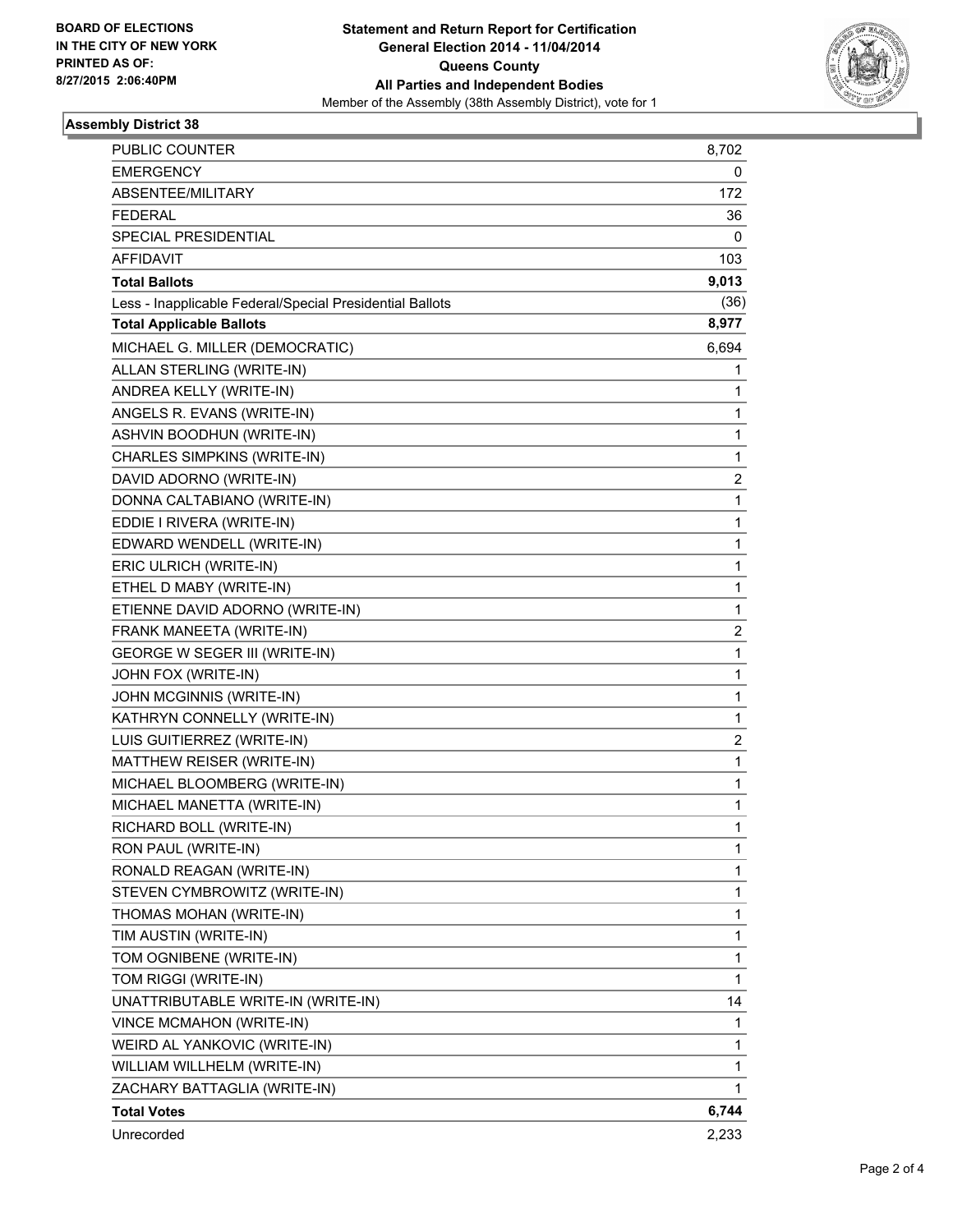

#### **Total for Member of the Assembly (38th Assembly District) - Queens County**

| <b>Total Votes</b>                                       | 6,744        |
|----------------------------------------------------------|--------------|
| ZACHARY BATTAGLIA (WRITE-IN)                             | 1            |
| WILLIAM WILLHELM (WRITE-IN)                              | 1            |
| WEIRD AL YANKOVIC (WRITE-IN)                             | 1            |
| <b>VINCE MCMAHON (WRITE-IN)</b>                          | 1            |
| UNATTRIBUTABLE WRITE-IN (WRITE-IN)                       | 14           |
| TOM RIGGI (WRITE-IN)                                     | 1            |
| TOM OGNIBENE (WRITE-IN)                                  | 1            |
| TIM AUSTIN (WRITE-IN)                                    | 1            |
| THOMAS MOHAN (WRITE-IN)                                  | 1            |
| STEVEN CYMBROWITZ (WRITE-IN)                             | 1            |
| RONALD REAGAN (WRITE-IN)                                 | 1            |
| RON PAUL (WRITE-IN)                                      | 1            |
| RICHARD BOLL (WRITE-IN)                                  | $\mathbf{1}$ |
| MICHAEL MANETTA (WRITE-IN)                               | 1            |
| MICHAEL BLOOMBERG (WRITE-IN)                             | 1            |
| MATTHEW REISER (WRITE-IN)                                | 1            |
| LUIS GUITIERREZ (WRITE-IN)                               | 2            |
| KATHRYN CONNELLY (WRITE-IN)                              | 1            |
| JOHN MCGINNIS (WRITE-IN)                                 | $\mathbf 1$  |
| JOHN FOX (WRITE-IN)                                      | 1            |
| GEORGE W SEGER III (WRITE-IN)                            | 1            |
| FRANK MANEETA (WRITE-IN)                                 | 2            |
| ETIENNE DAVID ADORNO (WRITE-IN)                          | 1            |
| ETHEL D MABY (WRITE-IN)                                  | 1            |
| ERIC ULRICH (WRITE-IN)                                   | $\mathbf 1$  |
| EDWARD WENDELL (WRITE-IN)                                | 1            |
| EDDIE I RIVERA (WRITE-IN)                                | 1            |
| DONNA CALTABIANO (WRITE-IN)                              | 1            |
| DAVID ADORNO (WRITE-IN)                                  | 2            |
| CHARLES SIMPKINS (WRITE-IN)                              | 1            |
| ASHVIN BOODHUN (WRITE-IN)                                | $\mathbf 1$  |
| ANGELS R. EVANS (WRITE-IN)                               | 1            |
| ANDREA KELLY (WRITE-IN)                                  | 1            |
| ALLAN STERLING (WRITE-IN)                                | 1            |
| MICHAEL G. MILLER (DEMOCRATIC)                           | 6,694        |
| <b>Total Applicable Ballots</b>                          | 8,977        |
| Less - Inapplicable Federal/Special Presidential Ballots | (36)         |
| <b>Total Ballots</b>                                     | 9,013        |
| AFFIDAVIT                                                | 103          |
| SPECIAL PRESIDENTIAL                                     | 0            |
| <b>FEDERAL</b>                                           | 36           |
| ABSENTEE/MILITARY                                        | 172          |
| <b>EMERGENCY</b>                                         | 0            |
| PUBLIC COUNTER                                           | 8,702        |